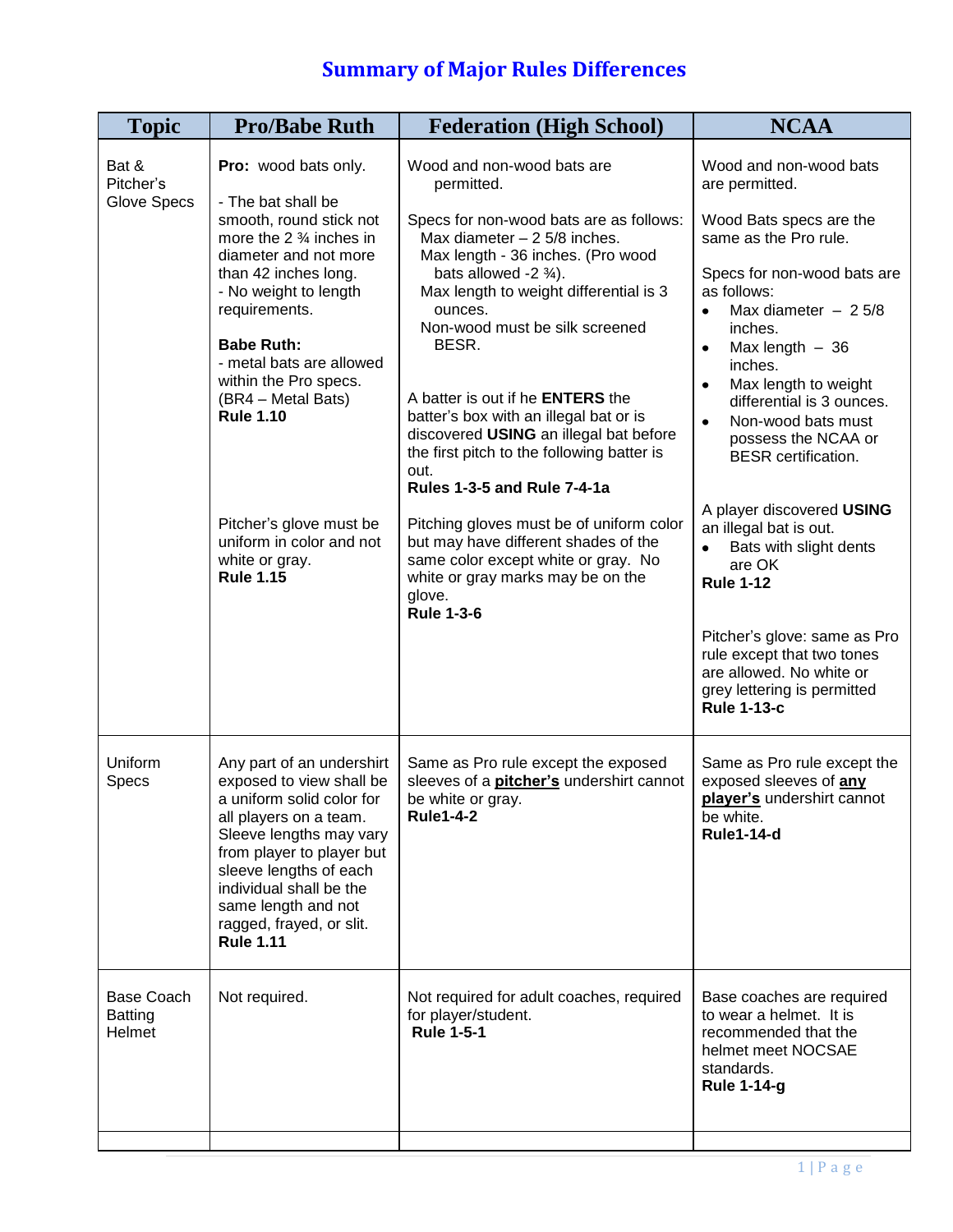| <b>Topic</b>              | <b>Pro/Babe Ruth</b>                                                                                                                                                                                                                                                                                                                                                                                                                                                                                                                                                                                                                                   | <b>Federation (High School)</b>                                                                                                                                                                                                                                                                                                                                                                      | <b>NCAA</b>                                                                                                                                                                                                                                                                                                                                                                                                                                                                                                                                            |
|---------------------------|--------------------------------------------------------------------------------------------------------------------------------------------------------------------------------------------------------------------------------------------------------------------------------------------------------------------------------------------------------------------------------------------------------------------------------------------------------------------------------------------------------------------------------------------------------------------------------------------------------------------------------------------------------|------------------------------------------------------------------------------------------------------------------------------------------------------------------------------------------------------------------------------------------------------------------------------------------------------------------------------------------------------------------------------------------------------|--------------------------------------------------------------------------------------------------------------------------------------------------------------------------------------------------------------------------------------------------------------------------------------------------------------------------------------------------------------------------------------------------------------------------------------------------------------------------------------------------------------------------------------------------------|
| Substitutions:<br>General | Pro: No re-entry<br>allowed.<br><b>Rule 3.03</b><br><b>Babe Ruth: Only</b><br>starters are allowed to<br>re-enter once in the<br>same spot in the batting<br>order.<br>(BR5 - Re-entry)                                                                                                                                                                                                                                                                                                                                                                                                                                                                | Only starters are allowed to re-enter<br>once in the same spot in the batting<br>order.<br><b>Rule 3-1-3</b>                                                                                                                                                                                                                                                                                         | No re-entry allowed.                                                                                                                                                                                                                                                                                                                                                                                                                                                                                                                                   |
| Substitutions:<br>Pitcher | A pitcher who takes the<br>mound after the start of<br>a half inning must finish<br>pitching to the batter<br>who was at bat when the<br>pitcher took the mound,<br>unless a pinch hitter<br>enters the game. (A<br>manager is prohibited<br>from making a second<br>trip to the mound to the<br>same pitcher with the<br>same batter.)<br><b>Rule 8.06 (c)</b><br>A pitcher may change to<br>another position only<br>once during the same<br>inning. If a pitcher<br>changes positions and<br>then returns to the<br>mound during the same<br>inning, he will be allowed<br>the usual eight warm-up<br>pitches.<br><b>PBUC Umpire Manual</b><br>6.12 | Generally, the same as the Pro rule.<br>However, if a pitcher is removed from<br>the mound because of charged<br>conferences, he cannot return to pitch<br>under any circumstances.<br><b>Rule 3-1-2</b><br>If the player listed as the starting pitcher<br>on the lineup card does not face one<br>batter, he may play another position,<br>but he may not pitch in the game.<br>Rule 3-1-1 Penalty | Generally, the same as the<br>Pro rule. However, a pitcher<br>who is removed from the<br>mound, but remains in the<br>game on defense, may<br>return to pitch only once in<br>the game, provided he was<br>not removed because of<br>charged conferences. In a<br>10-man lineup, unless<br>multiple defensive<br>substitutions are made, the<br>pitcher would be inserted<br>into the defensive player's<br>position in the lineup and the<br>DH would be terminated.<br>The new pitcher would bat in<br>the DH's old slot.<br>Rule 7-2 and Rule 9-4-e |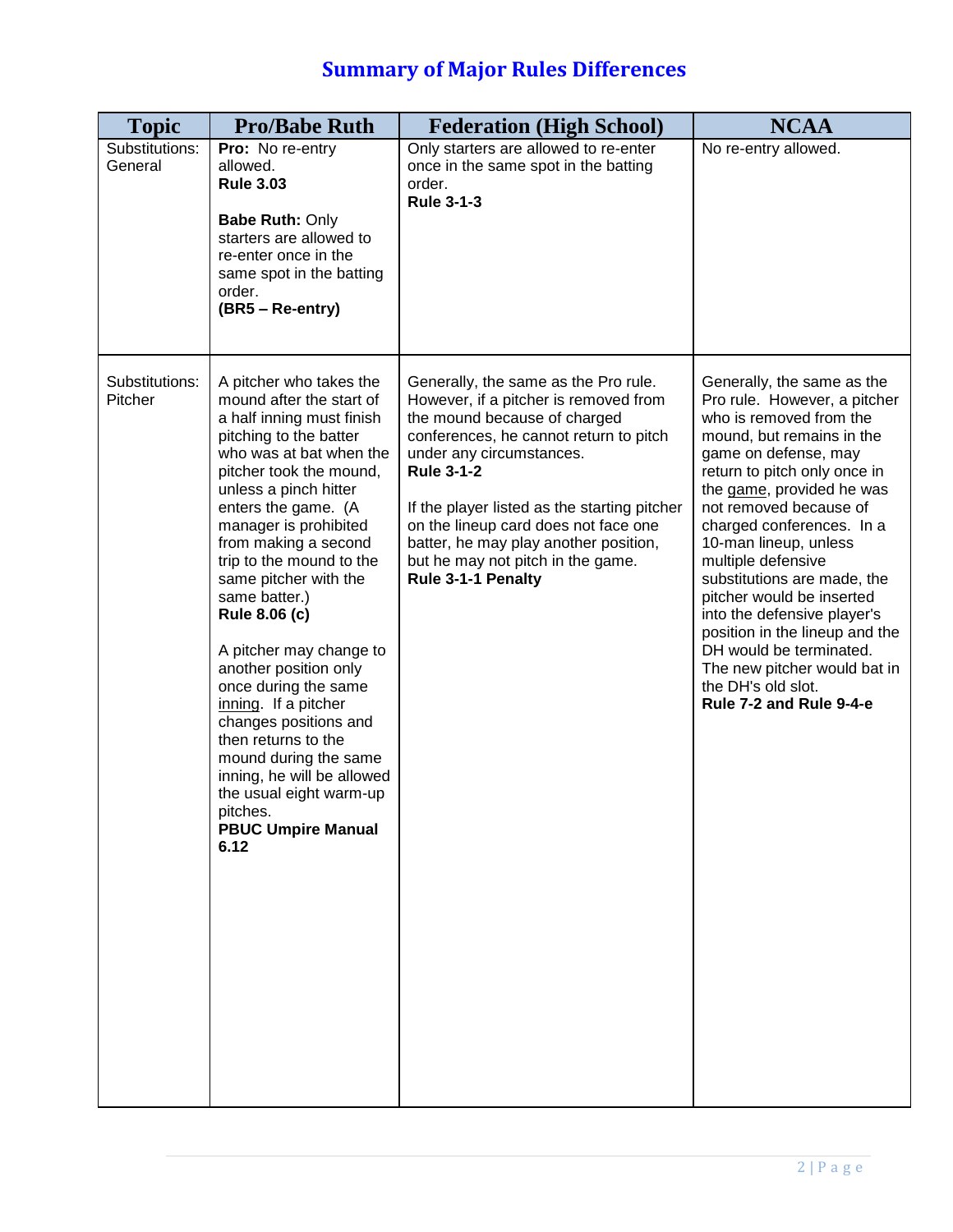| <b>Topic</b>                                            | <b>Pro/Babe Ruth</b>                                                                                                                                                                                                                                                                                                                                                                                                                                                                                                                                                                                                                                   | <b>Federation (High School)</b>                                                                                                                                                                                                                                                                                                                                                                                                                                                                                                                                              | <b>NCAA</b>                                                                                                                                                                                                                                                                                                                                                                                                                                                                                                                                                                                                          |
|---------------------------------------------------------|--------------------------------------------------------------------------------------------------------------------------------------------------------------------------------------------------------------------------------------------------------------------------------------------------------------------------------------------------------------------------------------------------------------------------------------------------------------------------------------------------------------------------------------------------------------------------------------------------------------------------------------------------------|------------------------------------------------------------------------------------------------------------------------------------------------------------------------------------------------------------------------------------------------------------------------------------------------------------------------------------------------------------------------------------------------------------------------------------------------------------------------------------------------------------------------------------------------------------------------------|----------------------------------------------------------------------------------------------------------------------------------------------------------------------------------------------------------------------------------------------------------------------------------------------------------------------------------------------------------------------------------------------------------------------------------------------------------------------------------------------------------------------------------------------------------------------------------------------------------------------|
| Substitutions:<br>Pitcher/<br>Designated<br>Hitter (DH) | A team may DH for the<br>pitcher only and the DH<br>must be designated<br>before the game. If the<br>DH enters the game<br>defensively, the DH is<br>terminated and the<br>pitcher must bat for the<br>defensive player who<br>was removed. Also, if<br>the pitcher bats for<br>himself, the DH is<br>terminated.<br><b>Rule 6.10</b>                                                                                                                                                                                                                                                                                                                  | Federation rule is similar to the Pro rule<br>except a team may DH for <b>anyone</b> in<br>the lineup. However, a starting<br>defensive player cannot be listed as the<br>DH in the starting lineup. If the<br>defensive player for whom the DH is<br>batting bats for himself, the DH is<br>terminated.<br><b>Rule 3-1-4</b>                                                                                                                                                                                                                                                | A team may only DH for the<br>starting pitcher. If a<br>starting pitcher is listed in<br>the batting order, he<br>automatically becomes the<br>DH. If the DH enters the<br>game defensively (other<br>than to pitch) the DH is<br>terminated. If a defensive<br>player becomes the pitcher,<br>the DH is terminated.<br>Rule 7-2-a and Rule 7-2-b<br>See MAC supplement on<br>Pitcher/DH.                                                                                                                                                                                                                            |
| Pitching<br>Visits &<br>Defensive<br>Conferences        | <b>Pro:</b> A coach's second<br>visit to the mound, to the<br>same pitcher in the<br>same inning, mandates<br>the pitcher being<br>removed from the game.<br>By rule there is no<br>limitation or penalty<br>imposed for other<br>defensive conferences<br>granted by the umpire.<br>However, a coach<br>cannot circumvent the<br>"trips to the mound" rule<br>by visiting another<br>defensive player who<br>then goes to the mound.<br><b>Rule 8.06</b><br><b>Babe Ruth: A second</b><br>visit, as defined above,<br>would only cause the<br>pitcher to be removed as<br>pitcher for the remainder<br>of the game. $(BR4 - )$<br>Trips to the Mound) | Regulation game - each team is allowed<br>no more than three charged defensive<br>conferences without penalty. Multiple<br>conferences (up to the maximum of<br>three per regulation game) per inning<br>are allowed. In a regulation game, the<br>pitcher must be removed from the<br>mound for every conference in excess<br>of the three.<br>Extra-inning game occurs - the defense<br>is allowed one free conference per<br>extra inning. However, unused free<br>conferences from the first seven innings<br>do not carry over into extra innings.<br><b>Rule 3-4-1</b> | Regulation game - each<br>team is allowed no more<br>than one free defensive<br>conference in an inning per<br>pitcher, or a total of three for<br>the game without penalty.<br>The pitcher must be<br>removed from the mound for<br>every defensive conference<br>in excess of the limitations<br>(i.e. a second visit to the<br>mound to the same pitcher<br>in the same inning).<br>Extra-inning game occurs -<br>the defense is allowed only<br>one additional free<br>conference. However,<br>unused free conferences<br>from regulation play do carry<br>over into extra innings.<br>Rule 9-4-a and Rule 9-4-b |
| <b>Offensive</b><br>Conferences                         | No specific rule on<br>offensive conferences.<br>They are granted at the<br>umpire's discretion.                                                                                                                                                                                                                                                                                                                                                                                                                                                                                                                                                       | A maximum of <b>one</b> offensive<br>conference per inning is allowed.<br><b>Rule 3-4-2</b>                                                                                                                                                                                                                                                                                                                                                                                                                                                                                  | A maximum of three<br>offensive timeouts per team<br>per game is allowed. One<br>additional offensive<br>conference is allowed for<br>every three extra innings<br>played.<br><b>Rule 6-5-f</b>                                                                                                                                                                                                                                                                                                                                                                                                                      |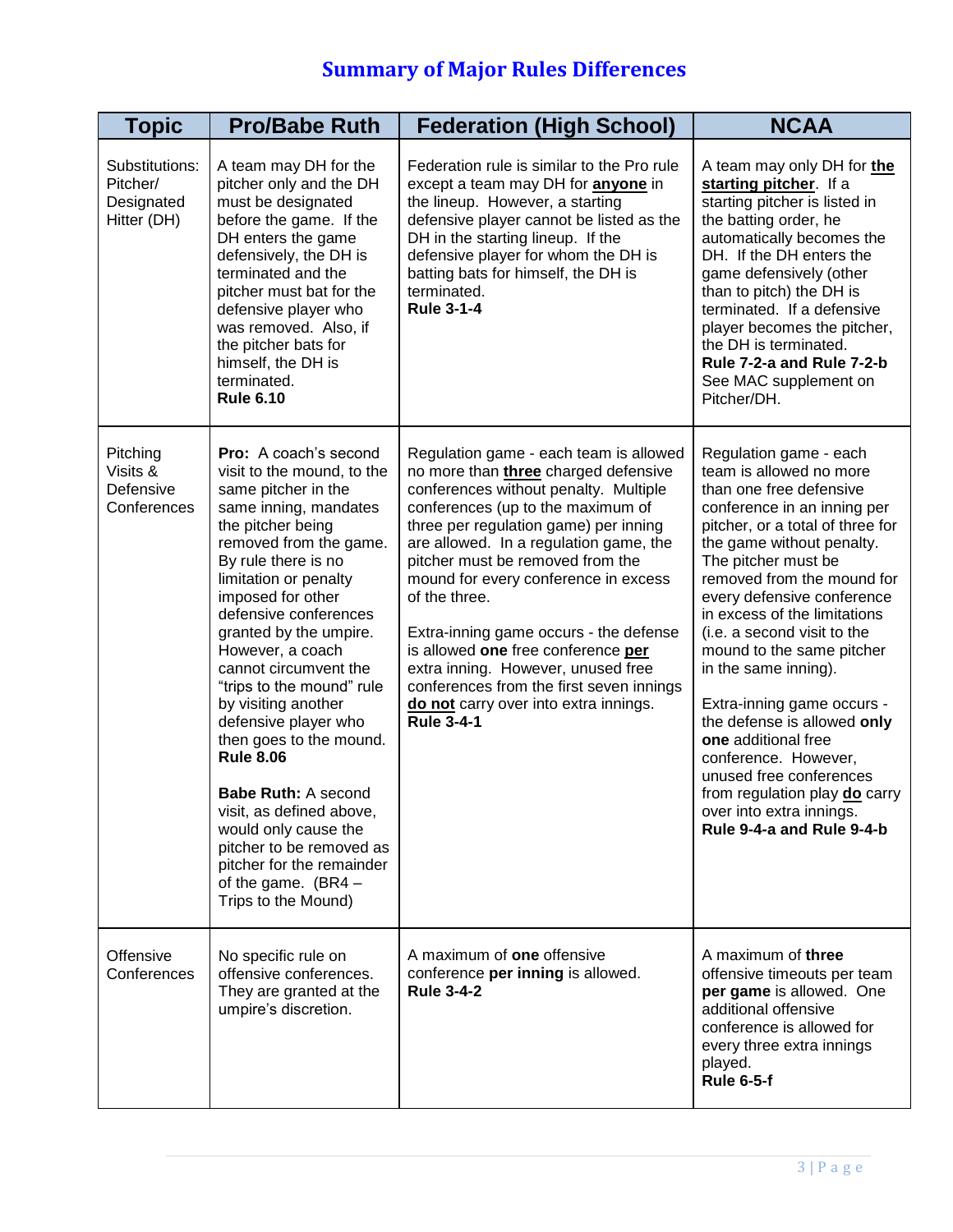| <b>Topic</b>                               | <b>Pro/Babe Ruth</b>                                                                                                                                                                                                                                                                                                                                                   | <b>Federation (High School)</b>                                                                                                                                                                                                                                                                                                                                                                                                                                                                     | <b>NCAA</b>                                                                                                                                                                                                                                                                                                                                                                                                                                                                                                                                                                                         |
|--------------------------------------------|------------------------------------------------------------------------------------------------------------------------------------------------------------------------------------------------------------------------------------------------------------------------------------------------------------------------------------------------------------------------|-----------------------------------------------------------------------------------------------------------------------------------------------------------------------------------------------------------------------------------------------------------------------------------------------------------------------------------------------------------------------------------------------------------------------------------------------------------------------------------------------------|-----------------------------------------------------------------------------------------------------------------------------------------------------------------------------------------------------------------------------------------------------------------------------------------------------------------------------------------------------------------------------------------------------------------------------------------------------------------------------------------------------------------------------------------------------------------------------------------------------|
| Ball/Fielder In<br>Play vs. Out<br>of Play | Fielders may go into the<br>dugout to make a catch<br>or catch a ball in play<br>and carry it out of play.<br>The ball remains live<br>unless the fielder drops<br>the ball or falls to the<br>ground while in dead ball<br>territory. If the fielder<br>falls or drops the ball<br>while in dead ball<br>territory, runners are<br>awarded one base.<br>Rule 7.04 (c) | If a fielder has two feet completely in<br>dead ball territory when he touches the<br>ball, the ball is dead. If after making a<br>catch in the field of play, the fielder then<br>falls or steps with two feet completely<br>into dead ball territory, the ball is dead<br>and runners are awarded one base. A<br>fielder may drift into dead ball territory<br>and then reestablish himself in live ball<br>territory before touching the ball to<br>make a catch.<br>Rule 5-1-1i and Rule 8-3-3d | A fielder must have two feet<br>completely in live ball<br>territory to make a catch (a<br>line marking dead/live ball<br>territory is in live ball<br>territory). A fielder may<br>make a catch in live ball<br>territory and have his<br>momentum carry him into<br>dead ball territory. The ball<br>remains live unless the<br>fielder falls or drops the ball<br>in dead ball territory. If the<br>fielder makes a catch and<br>carries the ball into dead ball<br>territory and falls or drops<br>the ball, the ball is dead and<br>all runners are awarded one<br>base.<br><b>Rule 2-15-d</b> |
| Conference<br>Has Ended                    | Defensive: A manager<br>or coach is considered<br>to have concluded his<br>visit to the mound when<br>he leaves the 18-foot<br>circle surrounding the<br>pitcher's rubber.<br>Rule 8.06 and<br><b>PBUC Umpire Manual</b><br>6.10                                                                                                                                       | Defensive: If the conference was in<br>fair territory, it is over when the coach<br>crosses the foul line. If the conference<br>was in foul territory, it is over when the<br>coach starts back to the dugout.<br><b>Rule 3-4-3</b>                                                                                                                                                                                                                                                                 | <b>Defensive:</b> A trip to the<br>mound (or defensive<br>conference) begins when the<br>coach crosses the foul line<br>and concludes when the<br>coach leaves the dirt circle<br>or the pitcher begins his<br>eight warm-up throws<br><b>Rule 9-4-d</b>                                                                                                                                                                                                                                                                                                                                            |
|                                            | <b>Offensive:</b> Ends at the<br>umpire's discretion                                                                                                                                                                                                                                                                                                                   | <b>Offensive:</b> The conference is over<br>when a coach starts back to the dugout<br>or coaches box.<br><b>Rule 3-4-4</b><br>When either team has a charged<br>conference, the other team may also<br>have a conference, which is not<br>charged.<br><b>Rule 3-4-5</b>                                                                                                                                                                                                                             | <b>Offensive:</b> Ends at the<br>umpire's discretion.<br>A team gets a free<br>conference during an<br>opposing team's charged<br>conference as long as they<br>are ready to play when the<br>opposing team's charged<br>conference terminates.<br>During an injury timeout the<br>opposing team may have an<br>uncharged conference.<br>Rule 9-4-a, AR4 and<br>Rule 6-5-f (4)                                                                                                                                                                                                                      |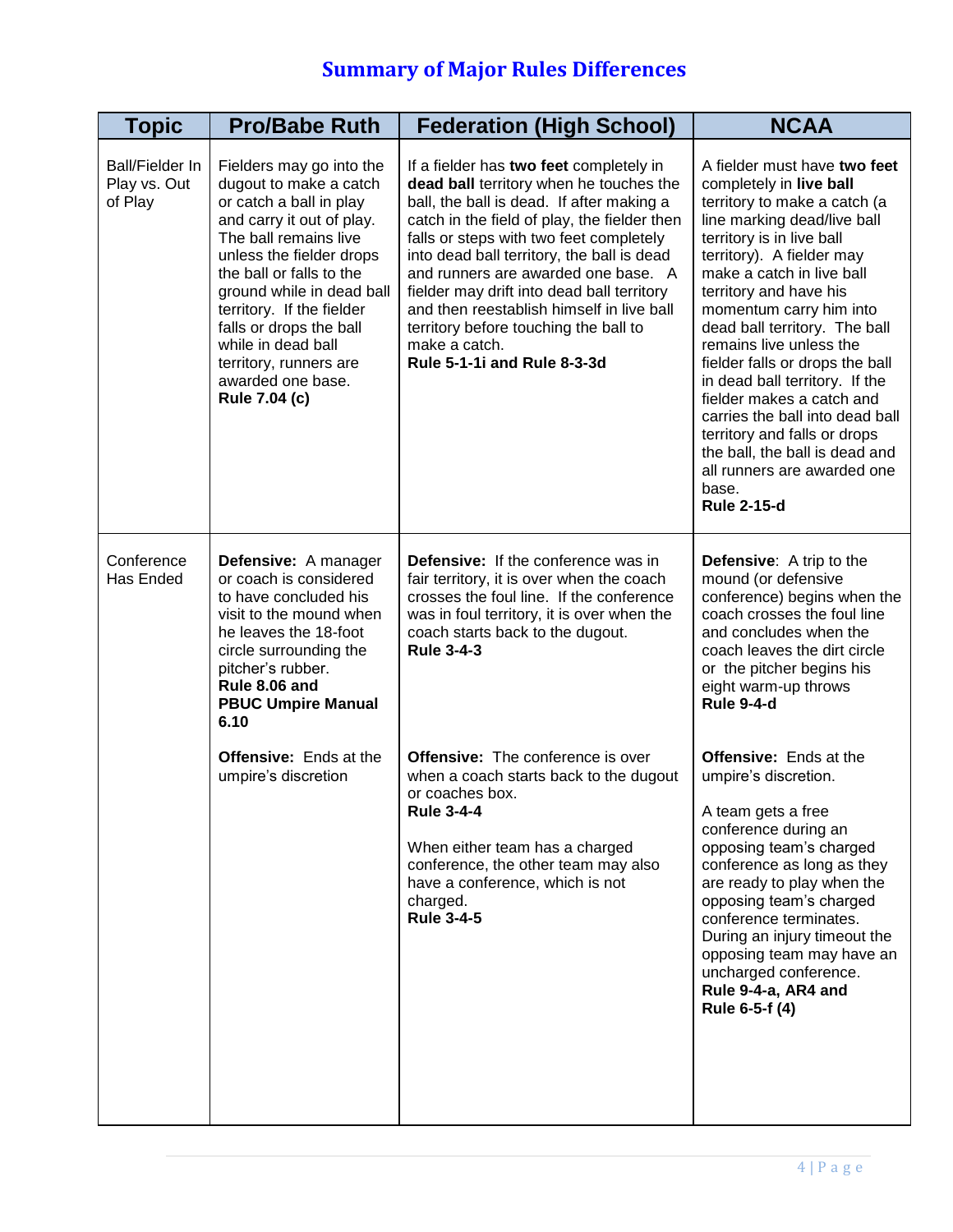| <b>Topic</b> | <b>Pro/Babe Ruth</b>                                                                                                                                                                                                                                                                                                                                                                                                                                                                                                                                                                                                                                                                                                                                                                                                                                                                                                                                                                                                                                                                                                                              | <b>Federation (High School)</b>                                                                                                                                                                                                                                                                                                                                                                                                                                                                                                                                                                                                                                                                                                                                                                                                                                                                                                                                                                                                                                                                                                                                                                                                                                                                                                                                                                                                                                                                                                                                                                                                                                                                                           | <b>NCAA</b>                                                                                                                                                                                                                                                                                                                                                                                                                                                                                                                                                                                                                                                                                                                                                                                                                   |
|--------------|---------------------------------------------------------------------------------------------------------------------------------------------------------------------------------------------------------------------------------------------------------------------------------------------------------------------------------------------------------------------------------------------------------------------------------------------------------------------------------------------------------------------------------------------------------------------------------------------------------------------------------------------------------------------------------------------------------------------------------------------------------------------------------------------------------------------------------------------------------------------------------------------------------------------------------------------------------------------------------------------------------------------------------------------------------------------------------------------------------------------------------------------------|---------------------------------------------------------------------------------------------------------------------------------------------------------------------------------------------------------------------------------------------------------------------------------------------------------------------------------------------------------------------------------------------------------------------------------------------------------------------------------------------------------------------------------------------------------------------------------------------------------------------------------------------------------------------------------------------------------------------------------------------------------------------------------------------------------------------------------------------------------------------------------------------------------------------------------------------------------------------------------------------------------------------------------------------------------------------------------------------------------------------------------------------------------------------------------------------------------------------------------------------------------------------------------------------------------------------------------------------------------------------------------------------------------------------------------------------------------------------------------------------------------------------------------------------------------------------------------------------------------------------------------------------------------------------------------------------------------------------------|-------------------------------------------------------------------------------------------------------------------------------------------------------------------------------------------------------------------------------------------------------------------------------------------------------------------------------------------------------------------------------------------------------------------------------------------------------------------------------------------------------------------------------------------------------------------------------------------------------------------------------------------------------------------------------------------------------------------------------------------------------------------------------------------------------------------------------|
| Obstruction  | Obstruction is generally<br>a delayed dead ball.<br>However, it is a dead<br>ball if the was<br>obstructed before<br>reaching first base on an<br>uncaught infield batted<br>ball or the obstructed<br>runner is being played<br>on. Obstructed runners<br>who are being played on<br>shall be awarded at least<br>one base in advance of<br>the last base they legally<br>touched. Obstructed<br>runners who are not<br>being played on will only<br>be awarded bases that<br>would nullify the<br>obstruction.<br><b>Rule 7.06</b><br>Batter-Runner is<br>obstructed before<br>reaching first base:<br>On an infield ground<br>1)<br>ball, the ball is dead<br>and the is awarded<br>first base.<br>On a pop-up, line<br>2)<br>drive, or fly ball that<br>is caught, the batter<br>is out and the<br>obstruction is<br>ignored.<br>3)<br>On a pop-up or line<br>drive to the infield<br>that is dropped, the<br>ball is dead and<br>obstruction is<br>enforced.<br>On a fly ball to the<br>4)<br>outfield that is<br>dropped, leave the<br>ball in play and the<br>is protected to at<br>least first base.<br><b>PBUC Umpire Manual</b><br>4.30 | Obstruction - the fielder, without<br>possession of the ball, denies access<br>to the base the runner is attempting to<br>achieve.<br>Obstruction is always a delayed dead<br>ball.<br>An obstructed runner, whether played<br>on or not, is awarded one base beyond<br>his position at the time of the<br>obstruction or whatever award will<br>nullify the obstruction. Malicious<br>contact supersedes obstruction.<br>Rule 2-22-1 and Rule 8-3-2<br>A fake tag is obstruction.<br><b>Rule 2-22-2</b><br>Note: Although Federation rules specify<br>that any obstructed runner (which by<br>definition includes the Batter-Runner) is<br>awarded a minimum of one base,<br>whether played on or not, the rules do<br>not explicitly address obstruction on the<br>Batter-Runner before he reaches first<br>base. It is the consensus of many<br>veteran umpires in the association that<br>obstruction on the Batter-Runner before<br>he reaches first base should be<br>enforced the same as Pro and NCAA<br>rules. Do not nullify an out and award<br>the Batter-Runner a base if he is<br>obstructed before reaching first base<br>after hitting pop-up, line drive, or fly ball<br>that is caught. It is recommended that<br>you handle the situation in one of two<br>ways: 1) delay calling any obstruction<br>until you see whether or not the ball is<br>caught, or 2) immediately call the<br>obstruction when the Batter-Runner is<br>hindered. Then if the ball is caught,<br>ignore the obstruction just as you would<br>under Pro rules. You can do this using<br>your provision under Rule 10-3-g,<br>which gives umpires the authority to<br>rule on anything not specifically covered<br>by the rules. | Obstruction – the act of a<br>fielder who, while not in<br>possession of the ball,<br>impedes the progress of any<br>runner.<br>Administering obstruction is<br>the same as the Federation<br>rule except that if a play is<br>not being made on the<br>obstructed runner, he is not<br>automatically entitled to at<br>least one base.<br>Note: Two key situations<br>when the difference could<br>come into play: 1) catcher<br>blocking the plate, and 2)<br>contact between a fielder<br>and runner in a run-down. In<br>a run-down, if the ball is in<br>flight when contact between<br>the fielder and runner<br>occurs, it's obstruction under<br>NCAA rules; however, under<br>Pro and Federation rules it<br>could be interference<br>(although most likely you<br>would call nothing).<br>Rule 8-3-e and Rule 6-3-d |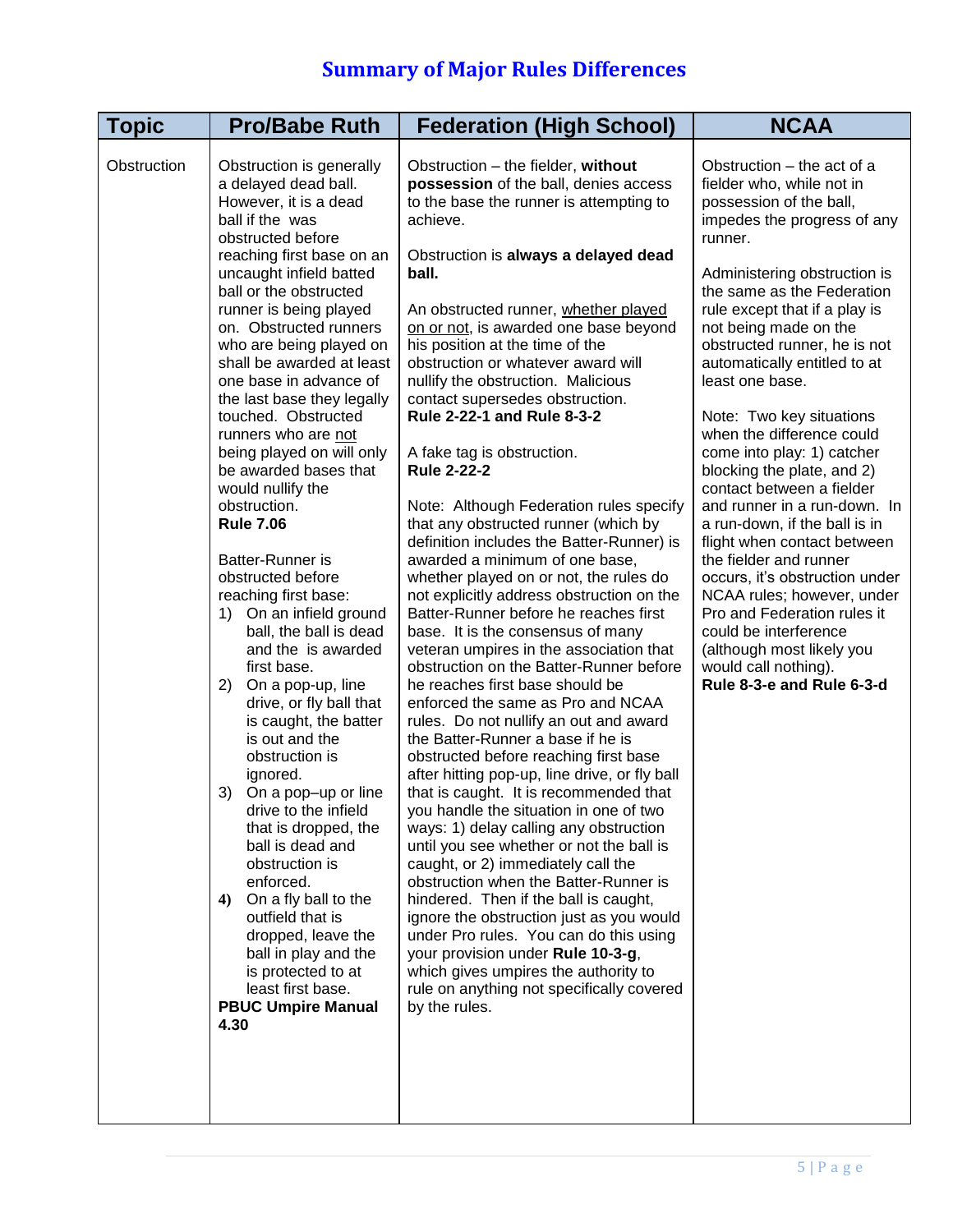| <b>Topic</b>                                           | <b>Pro/Babe Ruth</b>                                                                                                                                                                                                                                                                                                                                                                                                                                                                                                                                                                                                                                                                                                                                                                                                                                                                                                             | <b>Federation (High School)</b>                                                                                                                                                                                                                                                                                                                                                                                                                                                                                                                                                                                                                                                                                                                                                                                                                                                                                                                                                                                                                                                                                                                                                                                                                                                                                                                                                                                                                                                                                                                                                                                                                                                                                                                                                                                                        | <b>NCAA</b>                                                                                                                                                                                                                                                                                                                                                                                                                                                                                                                                                                                                                                                                                                                                                                                                                                                                                                                                                                                |
|--------------------------------------------------------|----------------------------------------------------------------------------------------------------------------------------------------------------------------------------------------------------------------------------------------------------------------------------------------------------------------------------------------------------------------------------------------------------------------------------------------------------------------------------------------------------------------------------------------------------------------------------------------------------------------------------------------------------------------------------------------------------------------------------------------------------------------------------------------------------------------------------------------------------------------------------------------------------------------------------------|----------------------------------------------------------------------------------------------------------------------------------------------------------------------------------------------------------------------------------------------------------------------------------------------------------------------------------------------------------------------------------------------------------------------------------------------------------------------------------------------------------------------------------------------------------------------------------------------------------------------------------------------------------------------------------------------------------------------------------------------------------------------------------------------------------------------------------------------------------------------------------------------------------------------------------------------------------------------------------------------------------------------------------------------------------------------------------------------------------------------------------------------------------------------------------------------------------------------------------------------------------------------------------------------------------------------------------------------------------------------------------------------------------------------------------------------------------------------------------------------------------------------------------------------------------------------------------------------------------------------------------------------------------------------------------------------------------------------------------------------------------------------------------------------------------------------------------------|--------------------------------------------------------------------------------------------------------------------------------------------------------------------------------------------------------------------------------------------------------------------------------------------------------------------------------------------------------------------------------------------------------------------------------------------------------------------------------------------------------------------------------------------------------------------------------------------------------------------------------------------------------------------------------------------------------------------------------------------------------------------------------------------------------------------------------------------------------------------------------------------------------------------------------------------------------------------------------------------|
| Interference<br>and Illegal<br>Acts by<br>Runners or s | Pro: There is no force-<br>play slide rule. A runner<br>is only required to slide<br>in a manner that he can<br>touch the bag. If a<br>runner willfully or<br>deliberately interferes<br>with a fielder or batted<br>ball to prevent a double<br>play, the runner and are<br>out.<br>Rule 7.09 (g)<br>It is interference when a<br>batter hits or bunts a fair<br>ball, and his bat hits the<br>ball a second time in fair<br>territory. However, if the<br>batter drops his bat and<br>the ball rolls against the<br>bat in fair territory, it is<br>not interference if the<br>umpire judges the batter<br>was not trying to<br>interfere with the ball.<br>Rule 7.09 (b)<br><b>Babe Ruth: Malicious</b><br>contact would generally<br>be considered an<br>unsportsmanlike act and<br>warrant an ejection. An<br>automatic out penalty<br>could vary between<br>associations. Cover the<br>subject in the plate<br>conference. | Interference - Offensive interference is<br>an act (physical or verbal) by the team<br>at bat, umpire, coach or spectator.<br>Immediate dead ball.<br>Malicious contact by a runner before he<br>scores is an automatic out and an<br>ejection. If the malicious contact occurs<br>after he scores, the runner is only<br>ejected. In either case, it is interference<br>and the ball is dead.<br><b>Rule 3-3-1</b><br>Runners should avoid illegal contact<br>with a fielder in the immediate act of<br>making a play on him. On force plays,<br>the force-play slide rule is also in effect.<br>The force-play slide rule is the same as<br>the NCAA rule.* (See 2007 NCAA<br>change which does not yet apply to<br>Federation.)<br>Rule 8-4-2b and Rule 8-4-2c<br>Note: If, for example, the catcher is in<br>the baseline between third and home<br>while waiting to receive a throw and a<br>runner runs into the catcher. Because<br>the catcher should not be in the<br>baseline before he has possession of<br>the ball or there's a reasonable chance<br>for him to receive it before the runner<br>reaches that spot, you should give the<br>runner any benefit of the doubt if non-<br>malicious contact occurs.<br><b>Case 8-3-2c</b><br>A runner may hurdle, jump or leap a<br>fielder who is lying on the ground in an<br>attempt to avoid contact. However, a<br>runner is out if anytime he dives over a<br>fielder; or hurdles, jumps, or leaps a<br>fielder who is not lying on the ground.<br>The ball remains live.<br>Rule 8-4-2c and Rule 8-4-2d<br>It is only interference if the batter<br>intentionally contacts a batted or bunted<br>ball with the bat a second time.<br><b>Rule 8-4-1d</b><br>Malicious contact may be offensive or<br>defensive. Ball is immediately dead.<br>Rule 3-3-1n and Rule 5-1-1m | Interference - The act of an<br>offensive player, umpire or<br>nongame person who<br>interferes with physically or<br>verbally hinders, confuses or<br>impedes any fielder<br>attempting to make a play.<br>Immediate dead ball.<br>It is interference and a<br>runner is out if he: 1) could<br>have avoided a collision and<br>reached the base, or 2)<br>attempted to dislodge the<br>ball.<br><b>Rule 8-7-a</b><br>On a force play, the runner<br>must either, legally slide on<br>the ground in a direct line<br>between the two bases or<br>run away from the fielder to<br>avoid making contact or<br>altering the play of the<br>fielder.<br><b>Rule 8-4-a</b><br>*New for 2007: Runners<br>own the 15 inch channel<br>created by the base<br>including the area beyond<br>the bag. This prevents the<br>fielder from camping out<br>beyond the bag in order to<br>draw the cheap penalty.<br>Runners may pop up slide<br>into the fielder in order to<br>stop.<br><b>Rule 8-4</b> |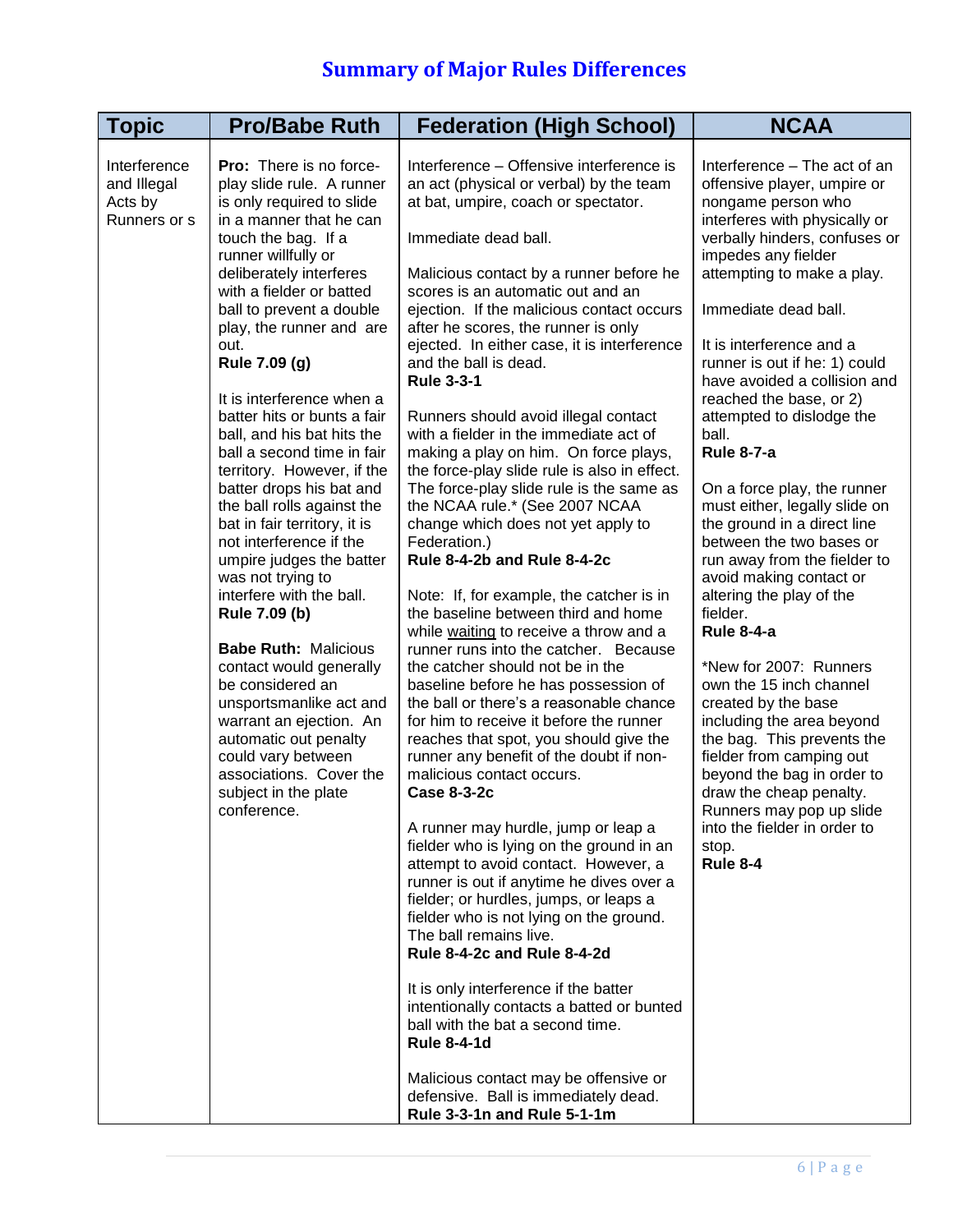| <b>Topic</b>                                              | <b>Pro/Babe Ruth</b>                                                                                                                                                                                                                                                                                                                                                                                                                                                                                                                                                                                                                                                                                                                                                                                                                                                                                                                                                                                                                                             | <b>Federation (High School)</b>                                                                                                                                                                                                                                                                                                                                                                                                                                                                                                                                                                                                                                                                                                                                                                                                                                                                                                                                           | <b>NCAA</b>                                                                                                                                                                                                                                                                                                                                                                                                                                                                                                                                                                                                                                                                                                                                                                                                                                                                                                                                                                                                                              |
|-----------------------------------------------------------|------------------------------------------------------------------------------------------------------------------------------------------------------------------------------------------------------------------------------------------------------------------------------------------------------------------------------------------------------------------------------------------------------------------------------------------------------------------------------------------------------------------------------------------------------------------------------------------------------------------------------------------------------------------------------------------------------------------------------------------------------------------------------------------------------------------------------------------------------------------------------------------------------------------------------------------------------------------------------------------------------------------------------------------------------------------|---------------------------------------------------------------------------------------------------------------------------------------------------------------------------------------------------------------------------------------------------------------------------------------------------------------------------------------------------------------------------------------------------------------------------------------------------------------------------------------------------------------------------------------------------------------------------------------------------------------------------------------------------------------------------------------------------------------------------------------------------------------------------------------------------------------------------------------------------------------------------------------------------------------------------------------------------------------------------|------------------------------------------------------------------------------------------------------------------------------------------------------------------------------------------------------------------------------------------------------------------------------------------------------------------------------------------------------------------------------------------------------------------------------------------------------------------------------------------------------------------------------------------------------------------------------------------------------------------------------------------------------------------------------------------------------------------------------------------------------------------------------------------------------------------------------------------------------------------------------------------------------------------------------------------------------------------------------------------------------------------------------------------|
| <b>Balks and</b><br><b>Illegal Acts</b><br>by the Pitcher | A balk is a delayed<br>dead ball.<br>If the batter and all<br>$\bullet$<br>runners advance at<br>least one base after<br>the pitcher balks and<br>delivers a pitch to<br>the plate, the balk is<br>ignored.<br>If the pitcher throws<br>$\bullet$<br>wild to the plate or a<br>base, a runner may<br>advance beyond the<br>base to which he is<br>entitled at his own<br>risk.<br>If all runners<br>$\bullet$<br>advance a minimum<br>of one base on a<br>wild pitch that<br>followed a balk, the<br>balk is still<br>acknowledged for<br>the batter and the<br>batter resumes his<br>at bat with the same<br>count he had before<br>the balk and wild<br>pitch.<br><b>Rule 8.05</b><br><b>Penalty and ARs</b><br>The pitcher may not go<br>to his mouth while within<br>the 18-foot circle<br>surrounding the rubber.<br>It is only a ball if he<br>violates the rule.<br>Rule 8.02 (a) (1)<br><b>Penalty</b><br>With runners on base, it<br>is a balk if the pitcher<br>stands on or astride the<br>rubber without having<br>the ball.<br><b>Rule 8.05 (i)</b> | The ball is dead immediately when an<br>illegal pitch occurs. If there are runners<br>on base, such illegal acts (e.g., applying<br>a foreign substance to the ball) are<br>balks. If no runners are on base, a ball<br>is awarded to the batter.<br>Rule 6-1-1 and Rule 6-1-2 and<br>Rule 6-1-3 Penalty<br><b>Unique Federation Rules:</b><br>A pitcher may go to his mouth<br>$\bullet$<br>while not on the rubber,<br>provided that he wipes off his<br>fingers before contacting the<br>ball.<br>Rule 6-2-1e and Case 6-2-1a<br>A jump turn is legal provided the<br>$\bullet$<br>pitcher steps toward the base and<br>gains ground.<br><b>Rule 6-1-3</b><br>With runners on base, it is a balk if<br>$\bullet$<br>the pitcher positions himself within<br>five feet of the rubber without the<br>ball.<br><b>Rule 6-2-5</b><br>The pitcher's entire glove must set<br>$\bullet$<br>at or below his chin when pitching<br>from the set position.<br><b>Rule 6-1-3</b> | Same as Pro rule.<br>Rule 9-3 Penalty (1-3)<br>Unique NCAA rules:<br>A pitcher may go to his<br>$\bullet$<br>mouth while in the dirt<br>area of the mound, but<br>not while in contact with<br>the rubber. He must<br>wipe off his fingers. It is<br>only a ball if he violates<br>the rule.<br><b>Rule 9-2-d</b><br>A jump turn is legal if the<br>$\bullet$<br>pitcher gains ground<br>toward first base.<br>Rule 9-3-c (5)<br>During a hidden ball<br>$\bullet$<br>play, the pitcher cannot<br>have either foot in the<br>dirt area of the mound.<br><b>Rule 9-3-f</b><br>During a pick-off play, it<br>$\bullet$<br>is not a balk if the pitcher<br>throws to the first<br>baseman instead of<br>directly to the bag, as<br>long as the first<br>baseman is moving<br>toward the bag.<br>Rule 9-3-c (1) AR<br>What we used to call the<br>"Broad Run Set" or<br>"Loudoun County Set" is<br>now specifically illegal. The<br>pitcher may not come set in<br>such a way as to deceive the<br>runner that he is in the set<br>position. |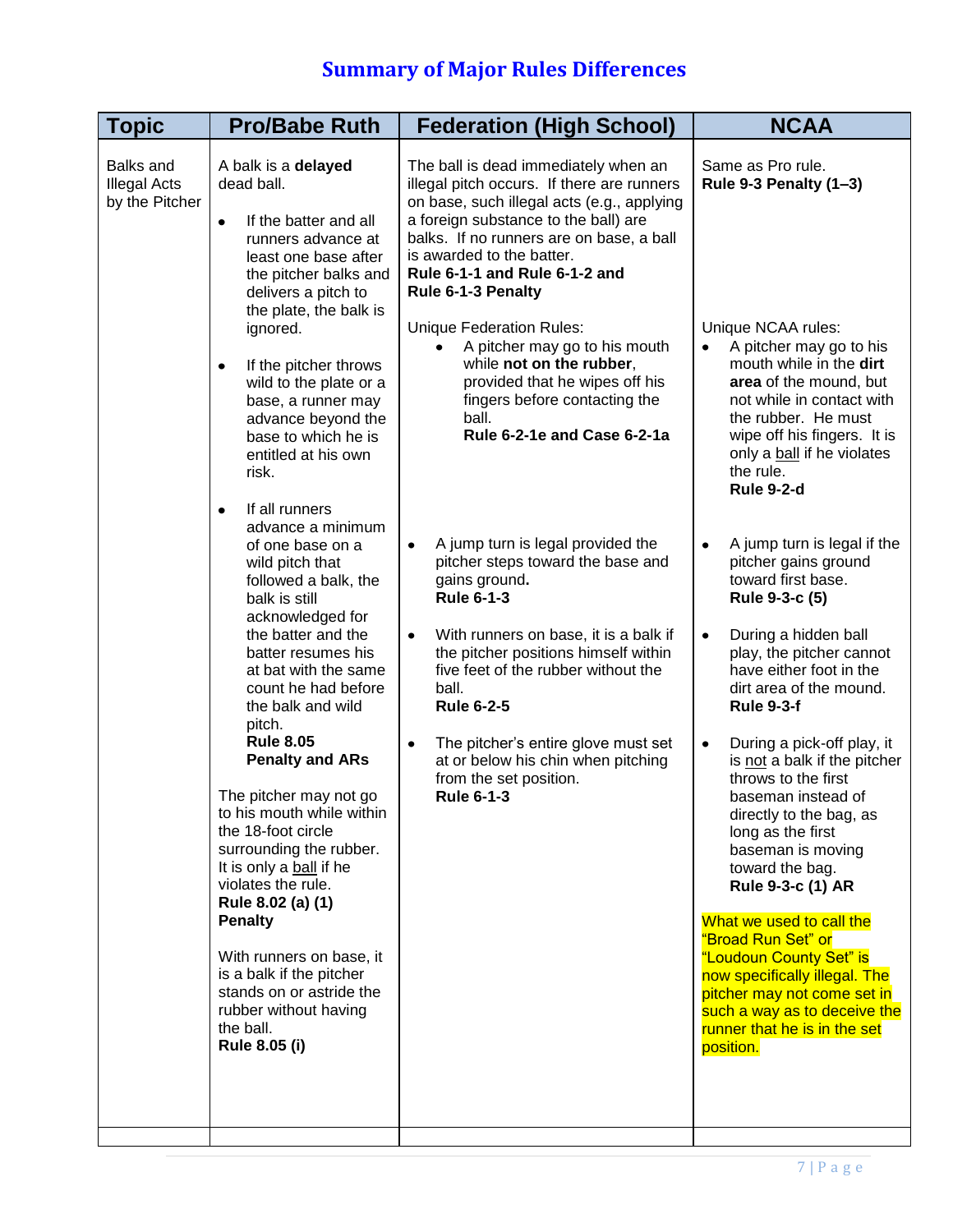| <b>Topic</b>                | <b>Pro/Babe Ruth</b>                                                                                                                                                                                                                                                                                                              | <b>Federation (High School)</b>                                                                                                                                                                                                                                                     | <b>NCAA</b>                                                                                                                                                                                                                                                         |
|-----------------------------|-----------------------------------------------------------------------------------------------------------------------------------------------------------------------------------------------------------------------------------------------------------------------------------------------------------------------------------|-------------------------------------------------------------------------------------------------------------------------------------------------------------------------------------------------------------------------------------------------------------------------------------|---------------------------------------------------------------------------------------------------------------------------------------------------------------------------------------------------------------------------------------------------------------------|
| Checked<br>Swing            | Plate Umpire must<br>check with his partner if<br>requested by the<br>defense.<br><b>Rule 9.02 (c)</b>                                                                                                                                                                                                                            | Federation rules make this optional.<br>However, MAC requires that umpires<br>follow the Pro rule when working games<br>for us. Umpires may be disciplined or<br>fined for failing to check with their<br>partners when requested on the check<br>swing.<br><b>Rule 10.1.4 Note</b> | Same as Pro rule.<br>Rule 3-6e                                                                                                                                                                                                                                      |
| Intentional<br><b>Walks</b> | There is no provision for<br>issuing an intentional<br>walk verbally. A<br>minimum of four pitches<br>must be thrown.                                                                                                                                                                                                             | An intentional walk may be issued<br>verbally. It is a dead ball.<br><b>Rule 2-4-3</b>                                                                                                                                                                                              | There is no provision for<br>issuing an intentional walk<br>verbally. A minimum of four<br>pitches must be thrown.                                                                                                                                                  |
| Appeals                     | Appeals must be made<br>by the defense before a<br>pitch to the next batter or<br>a play on a runner is<br>made. Feinting a throw<br>is not a play. Neither is<br>an appeal.<br><b>Rule 7.10</b>                                                                                                                                  | Umpires no longer make the calls<br>automatically. Live ball appeals are<br>made in the same manner as Pro. Dead<br>ball appeals can be made by the coach<br>or a defensive player<br><b>Rule 8-2 Penalty</b>                                                                       | Same as Pro rule.<br><b>Rule 8-6-b</b>                                                                                                                                                                                                                              |
| Crowd<br>Control            | Umpires may eject<br>spectators from the field.<br>However, nothing in the<br>rules allows an umpire to<br>eject a spectator from<br>the stands. In the event<br>of unsportsmanlike<br>behavior or threats from<br>fans, encourage<br>coaches to gain control<br>of their fans. Call police<br>if necessary.<br>Rule 9.01 (e) (2) | Umpires may eject spectators. It is<br>recommended for the umpire to direct<br>the home team athletic director or<br>representative to take care of any<br>disruptive fans.<br><b>Rule 5-2-1c</b>                                                                                   | The onus for crowd control<br>rests on the home team<br>athletic director or his<br>representative. Offenders<br>may be removed from the<br>game site. Games may<br>NOT be forfeited for failure<br>to control the crowd. They<br>are suspended.<br><b>Rule 4-9</b> |
| Courtesy<br><b>Runners</b>  | Not allowed.                                                                                                                                                                                                                                                                                                                      | For Pitcher and Catcher only. Umpires<br>must track courtesy runners on the<br>lineup card. The same player may not<br>run for both pitcher and catcher.<br>Rule 10.2.3.j                                                                                                           | Not allowed.                                                                                                                                                                                                                                                        |
| Fighting and                | Fighting is an                                                                                                                                                                                                                                                                                                                    | Any person who leaves his position or                                                                                                                                                                                                                                               | No player, coach, or team                                                                                                                                                                                                                                           |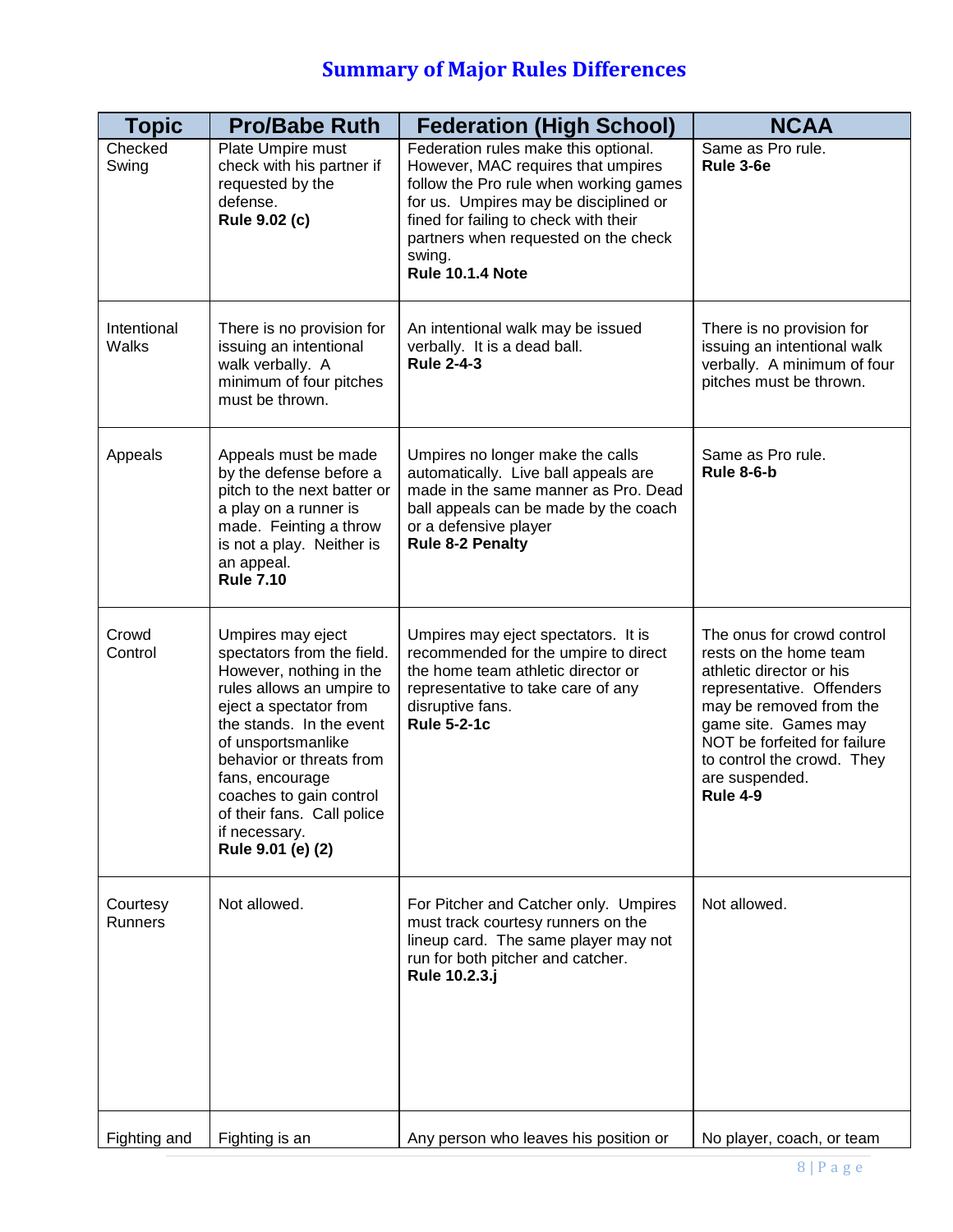| <b>Topic</b>                                                        | <b>Pro/Babe Ruth</b>                                                                                                                                                                                                                                                                                                                                                               | <b>Federation (High School)</b>                                                                                                                                                                                                                                                                                                                                                                                                                                                                                                                                                                                                                                    | <b>NCAA</b>                                                                                                                                                                                                                                                                                                                                                                                                                                                                                                                                                                                                                                                                                                                 |
|---------------------------------------------------------------------|------------------------------------------------------------------------------------------------------------------------------------------------------------------------------------------------------------------------------------------------------------------------------------------------------------------------------------------------------------------------------------|--------------------------------------------------------------------------------------------------------------------------------------------------------------------------------------------------------------------------------------------------------------------------------------------------------------------------------------------------------------------------------------------------------------------------------------------------------------------------------------------------------------------------------------------------------------------------------------------------------------------------------------------------------------------|-----------------------------------------------------------------------------------------------------------------------------------------------------------------------------------------------------------------------------------------------------------------------------------------------------------------------------------------------------------------------------------------------------------------------------------------------------------------------------------------------------------------------------------------------------------------------------------------------------------------------------------------------------------------------------------------------------------------------------|
| Suspensions                                                         | unsportsmanlike act and<br>the offenders should be<br>ejected. However, other<br>than a player charging<br>the pitcher's mound,<br>other unsportsmanlike<br>acts warranting an<br>ejection are solely<br>determined by the<br>umpires. The league<br>office determines<br>suspensions.<br>Rule 4.06 and<br><b>PBUC Umpire Manual</b><br>1.5 & 1.6                                  | bench area for the purpose of fighting or<br>physical confrontation shall be ejected.<br>Coaches may leave their positions or<br>bench area to assist in breaking up a<br>fight, but players cannot.<br>Note: The Federation rule is stricter<br>than the NCAA rule. A fight does not<br>have to occur to warrant an ejection,<br>only the intent to fight is necessary<br>(e.g., If a batter who was just hit by a<br>pitch starts to charge the mound and<br>the catcher tackles him to protect his<br>pitcher, both the batter and the catcher<br>should be ejected). Report ejections of<br>a players or coaches to the<br>commissioner.<br><b>Rule 3-3-1q</b> | representative may<br>physically abuse or fight with<br>an official or opposing<br>player. Fight is defined as a<br>confrontation of pushing,<br>shoving, or bumping. The<br>person shall be ejected and<br>suspended for three games.<br>Any player involved in a fight<br>that has remained at his<br>position and is judged to be<br>merely defending himself<br>shall not be ejected or<br>suspended. Also, a player<br>or coach who makes<br>physical contact with another<br>player in an obvious attempt<br>to prevent a fight or<br>confrontation shall not be<br>ejected or suspended.<br>Report ejections and<br>suspensions of players or<br>coaches to the<br>commissioner.<br><b>Rule 5-16 and Rule 5-12-h</b> |
| Starting or<br>Finishing the<br>Game with<br>Less than 9<br>Players | <b>Pro:</b> It is a forfeit if a<br>team cannot start and<br>finish the game with nine<br>players.<br><b>Rule 4-17</b><br><b>Babe Ruth: Most local</b><br>associations allow teams<br>to start and finish games<br>with eight players.<br>Leagues generally do<br>not require a team with<br>eight players take an<br>automatic out for the<br>empty spot in the batting<br>order. | It is a forfeit if a team cannot start a<br>game with nine players or finish the<br>game with at least eight players. Once<br>a team is reduced to playing with eight<br>players it may return to nine but that is<br>not required even if another player<br>shows up. An out shall be called each<br>time the empty spot in the batting order<br>comes to bat.<br><b>Rule 4-4-1f</b>                                                                                                                                                                                                                                                                              | Same as Pro rule.<br><b>Rule 5-12-g</b>                                                                                                                                                                                                                                                                                                                                                                                                                                                                                                                                                                                                                                                                                     |
| Ejections                                                           | Ejected players or<br>coaches must leave the<br>field (and dugouts) and<br>take no further part in<br>the game.                                                                                                                                                                                                                                                                    | Umpires have an intermediate step.<br>They may restrict the coach or player to<br>the dugout.<br><b>Rule 3-3</b>                                                                                                                                                                                                                                                                                                                                                                                                                                                                                                                                                   | Ejected coaches and<br>participants must leave the<br>stadium. (sight and sound)<br>This is a more severe<br>penalty than the Pro rule.                                                                                                                                                                                                                                                                                                                                                                                                                                                                                                                                                                                     |
| Umpires use<br>of video                                             | No provision.                                                                                                                                                                                                                                                                                                                                                                      | No provision.                                                                                                                                                                                                                                                                                                                                                                                                                                                                                                                                                                                                                                                      | May be used in fight<br>situations to identify                                                                                                                                                                                                                                                                                                                                                                                                                                                                                                                                                                                                                                                                              |